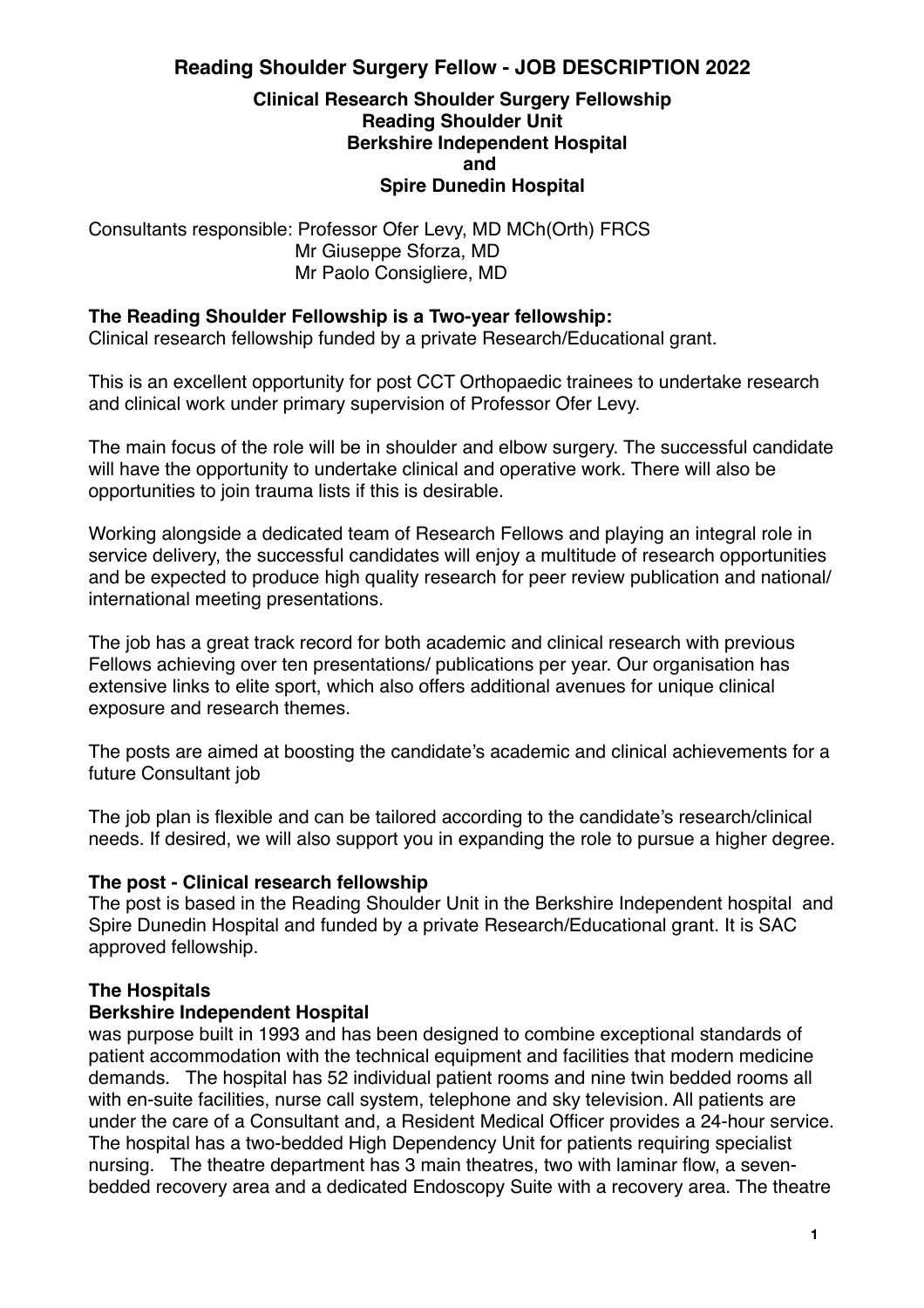# **Reading Shoulder Surgery Fellow - JOB DESCRIPTION 2022**

department is available for routine and emergency surgery. An on-call team is available at all times.

### **Clinical Services**

The Outpatient Department in the ground floor of the hospital has 19 consulting rooms with associated examination and treatment facilities, and a minor operating theatre. Other outpatient facilities include a large Physiotherapy Department with a well equipped, modern gymnasium, Audiology, X-ray, ultrasound and MRI scanning.

# **The Reading Shoulder Unit - Centre of Excellence**

Three Orthopaedic Surgeons, Professor Ofer Levy MD MCh(Orth) FRCS, Mr Giuseppe Sforza MD MCh(Orth) and Mr Paolo Consigliere MD work alongside a team of shoulder fellows, anaesthetists, physiotherapists, nurses and research staff in a dedicated shoulder unit.

The unit investigates and treats patients with all types of disorders of the shoulder. The unit is recognised both nationally and internationally.

# **The Spire Dunedin Hospital**

Spire Dunedin is a well-established private hospital in Reading, providing quality treatment and aftercare both to NHS and Private patients. The theatre department has 2 main theatres. The Outpatient Department consulting rooms with associated examination and treatment facilities. Other outpatient facilities include a Physiotherapy Department with a well equipped, modern gymnasium, X-ray, ultrasound, CT scanner and MRI scanning.

# **Duties of the shoulder fellow post**

Clinical duties will include outpatient clinics, ward rounds and operating sessions. The rest of the time will be available for clinical and basic research.

During the early part of the appointment, the Shoulder Fellow will be expected to operate with Professor Levy, Mr Sforza and Mr Consigliere to develop skills in all aspects of shoulder surgery including arthroscopic surgery, but later may carry out operative procedures by him/herself in order to develop personal skills and operative techniques. Duties will be entirely related to the shoulder surgery unit.

Inclusion in the on-call duty rota for the patients of the RSU in the Berkshire Independent hospital is part of the job.

The applicant will be expected to be computer literate, to have FRCS(Orth) or equivalent and to have CST accreditation . The post is for 24 months.

The successful candidates will enjoy a multitude of research opportunities. The Fellow will gain extensive experience in shoulder surgery.

The Fellow will be expected:

- 1. To monitor the implementation of the Orthopaedic Database set up by the previous fellows and be responsible for recording all data of the Reading Shoulder Unit
- 2. To continue with existing prospective and retrospective research.
- 3. To set up prospective trials which may be continued by subsequent fellows.
- 4. To set up retrospective studies which may be continued by subsequent fellows.
- 5. To initiate basic and clinical research projects which may be aided by other junior staff in the hospital.